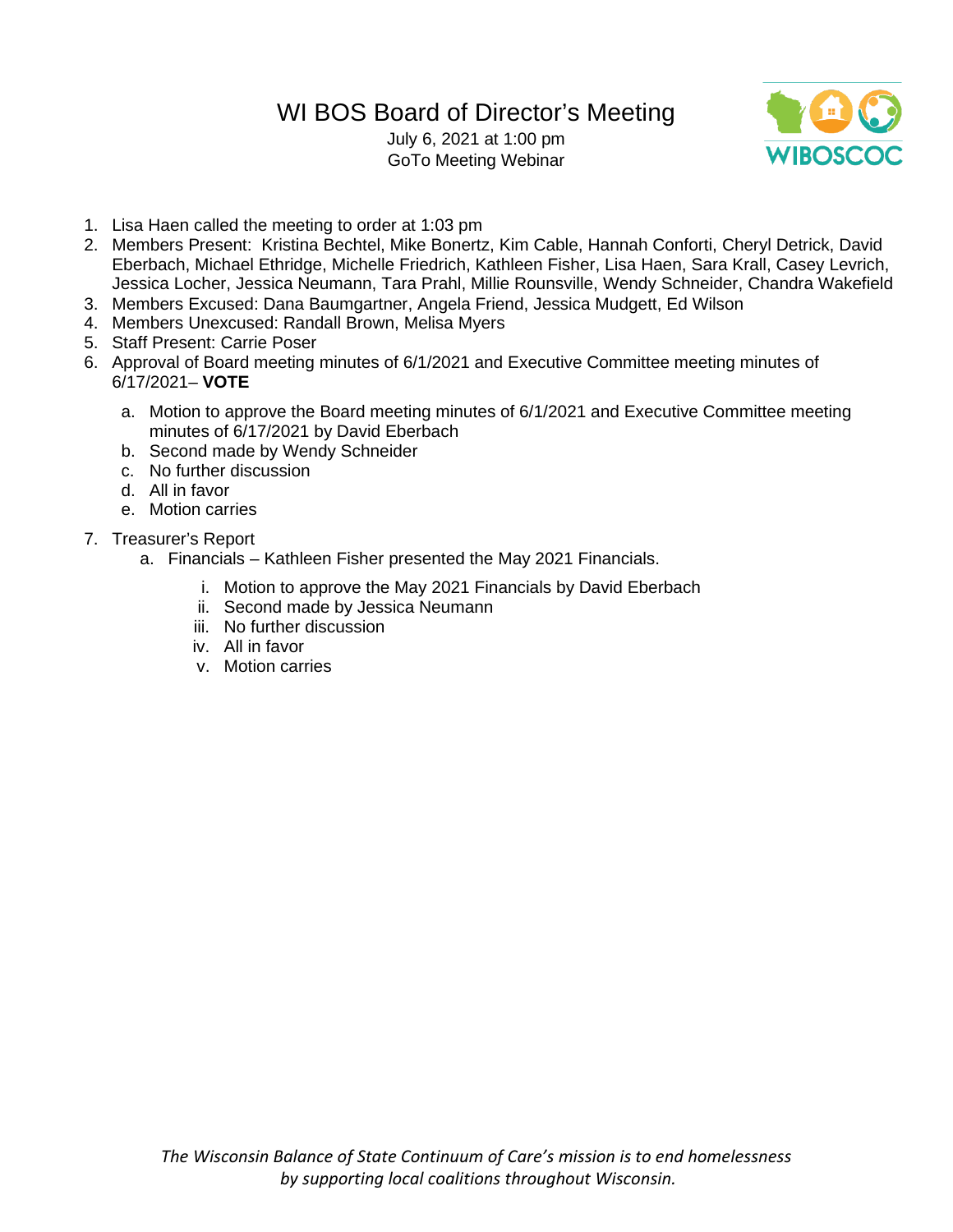- b. Membership Dues Assessment Proposal– Kathleen Fisher presented the Finance Committees<br>Membership Dues Assessment Proposal Membership Dues Assessment Proposal.
	- i. Motion: WISBOSCOC Board of Directors recommends that Annual Membership Dues will be assessed according to a Flat Rate by Cheryl **Detrick**
	- ii. Second made by Kim Cable
	- iii. Mike asked for a clarification if we were able to keep the current rate and vote on that before the other proposals are voted on. Kathleen states we can, but we need to think about other revenue sources. Jessica Neumann also asked if there is a length of time for the increased membership dues. Fees are assessed annual based on the budget and presented to board annually.
	- iv. 11 in favor, 4 not in favor, 3 abstaining
	- v. Motion carries
	- vi. Motion: WISBOSCOC Board of Directors recommends that Annual Membership Dues will be assessed according to Option C by Cheryl Detrick
	- vii. Second made by Lisa Haen
	- viii. No further discussion
	- ix. 9 in favor, 5 not in favor, 3 abstaining
	- x. Motion carries

| <b>Board Member</b>   | <b>Flat Rate</b> | <b>Option C</b> |
|-----------------------|------------------|-----------------|
| Wendy Schneider       | Y                |                 |
| Kristina Bechtel      | Ý                | Y               |
| Casey Levrich         | Y                | Y               |
| Ed Wilson             |                  |                 |
| Tara Prahl            | Υ                | Υ               |
| Lisa Haen             | Υ                | Υ               |
| Michael Ethridge      | Y                | Y               |
| Chandra Wakefield     | Ÿ                | Y               |
| <b>Cheryl Detrick</b> | Υ                | Υ               |
| Millie Rounsville     | N                | N               |
| Kathleen Fisher       | A                | A               |
| Jessica Locher        | Υ                |                 |
| Jessica Mudgett       |                  |                 |
| Michelle Friedrich    | N                | N               |
| Hannah Conforti       | Υ                | Υ               |
| Dana Baumgartner      |                  |                 |
| Jessica Neumann       | N                | N               |
| Mike Bonertz          | N                | N               |
| Sara Krall            | A                | A               |
| David Eberbach        | A                | A               |
| Melisa Myers          |                  |                 |
| Kim Cable             | Y                | N               |

- 8. HMIS Transition Update David Eberbach reported things are progressing well, all custom data has been turned over to Clarity and is being tested. CE training is happening and being entered into the system; reports will be available soon.
- 9. Lived Experience Compensation Policy Task Force Update– Cheryl Detrick reported cash payments will be an issue. Need a 1099 for anything over \$600. Gift cards to stores would be okay but Visa gift cards would be questionable. Will have a recommendation at the next board meeting.
- 10. Approval of Brown County Local Coalition Director Received an application from Brown County for Sara Williams to be a WIBOSCOC Board Director
	- a. Motion to approve the application of Sara Williams as WIBOSCOC Board of Director representing Brown County by Mike Bonertz
	- b. Second made by Kathleen Fisher
	- c. No further discussion
	- d. All in favor with Cheryl Detrick abstained
	- e. Motion carries
- 11. YAB Request– Funding for Youth Membership Jessica Locher
	- a. Kathleen stated there is \$1,200 in the budget for YAB participation.
	- b. Cheryl Detrick also has an envelope full of gift cards for YAB.
- 12. Chair Report Lisa Haen
	- a. Strategic Plan Update Will start working on Question 2 in September/October board meetings.
	- b. Committees Update Jessica Locher will be joining the Public Awareness committee and cochairing with Michael Etheridge. Mike Bonertz will be chairing the Nomination committee and Tara Prahl will be joining it.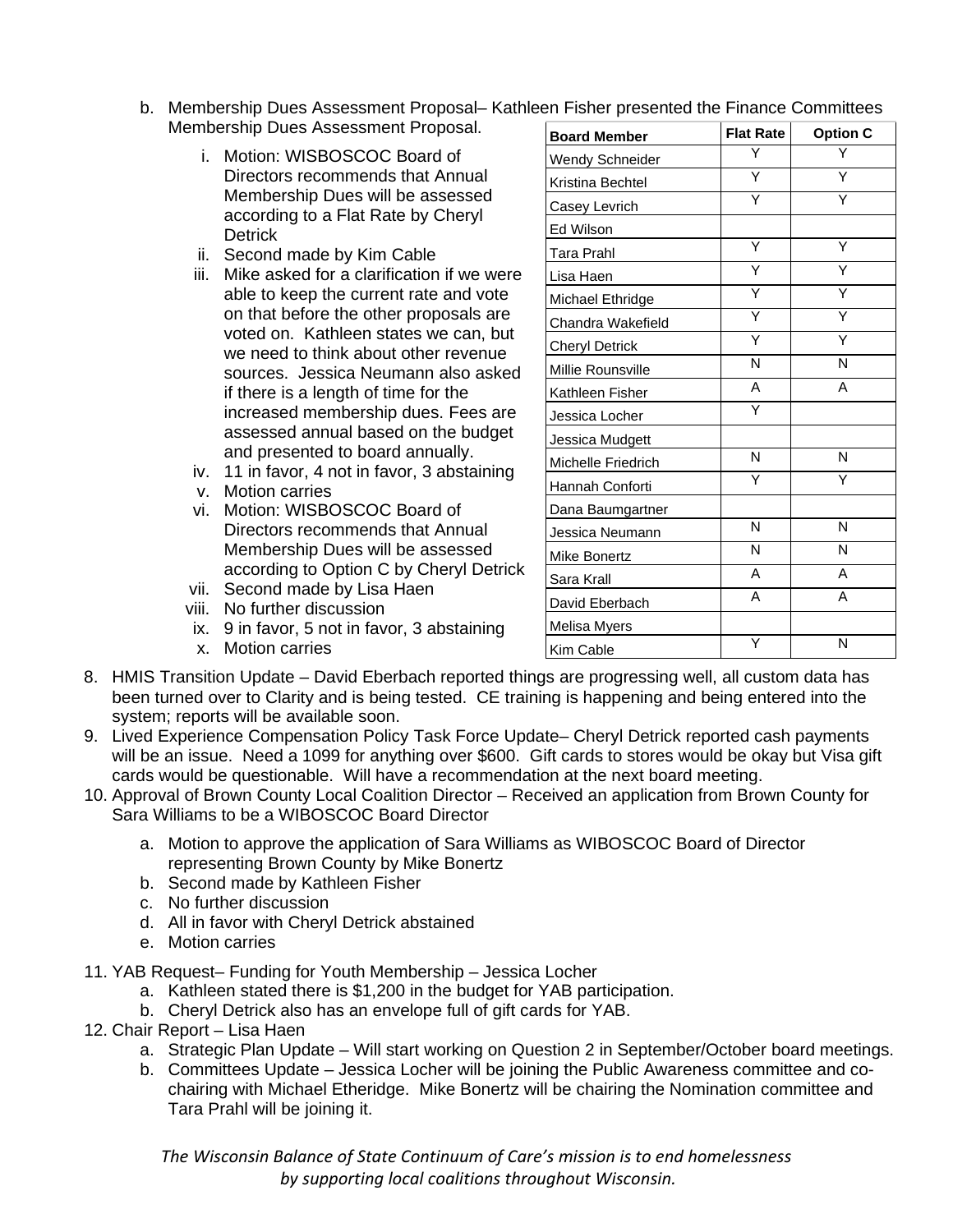- c. Board Attendance Policy Lisa presented the draft Board Attendance Policy that she worked on based on comments she received from the board.
	- i. Motion to approve the Board Attendance Policy by Kathleen Fisher
	- ii. Second made by Kim Cable
	- iii. No further discussion
	- iv. All in favor
	- v. Motion carries
- d. Board Officer Succession Plan Lisa presented the Board Officer Succession Plan created by the Nominating committee.
	- i. Motion to approve the Board Officer Succession Plan by Kristina Bechtel
	- ii. Second made by Kathleen Fisher
	- iii. No further discussion
	- iv. All in favor
	- v. Motion carries
- 13. Director Update Carrie Poser

#### DHS

• Reminder about the 4<sup>th</sup> Monday of the month, 9:00 – 10:30, DHS Homeless Service Provider Forum. Please make sure you are sending out reminders and encouraging folks to attend. The facilitators really want to address issues and concerns from the "ground."

#### Interagency Council

- Last council meeting as June 23rd
- I spoke about the youth demonstration grant and EHV voucher update.
- I also spoke about the impact that heat and sun have on the homeless population, the need for greater seasonal attention, access to water, bathrooms & sunscreen.

## CoC Competition

- Project Scoring Tool draft: later in the agenda
- Submitted GIW, no changes
- Rumor is mid/end of July as a NOFA release

## **Trainings**

- Working with Vivent Health staff to line up speakers and content in November around LGBTQ issues and education.
- Shawn Smith Trainings a lot of space available, want to make sure we are reaching out to county and city staff, schools, and other non-traditional community providers. It is open to anyone.
	- o Trauma Resilience  $7/8$  (1),  $7/22$  (38),  $7.29$  (31)<br>o MI  $7/28 & 8/4$  (23),  $8/13 & 8/20$
	- o MI 7/28 & 8/4 (23), 8/13 & 8/20 (29), 8/25 & 9/1 (42)

## Board

• Board match: online link now available for  $2^{nd}$  quarter. This is April – June  $30^{th}$ . Grants

SSO CE grant ended 6/30/21. APR due in September. Auto-renewed (FY2020). Have all signed contracts & I have countersigned all of them and sent back to Leigh. We will be ready for reimbursement requests on time for the 21-22 grant year 12

- a. Grants Progress Report Carrie shared report
- b. Emergency Housing Vouchers Update

As of today: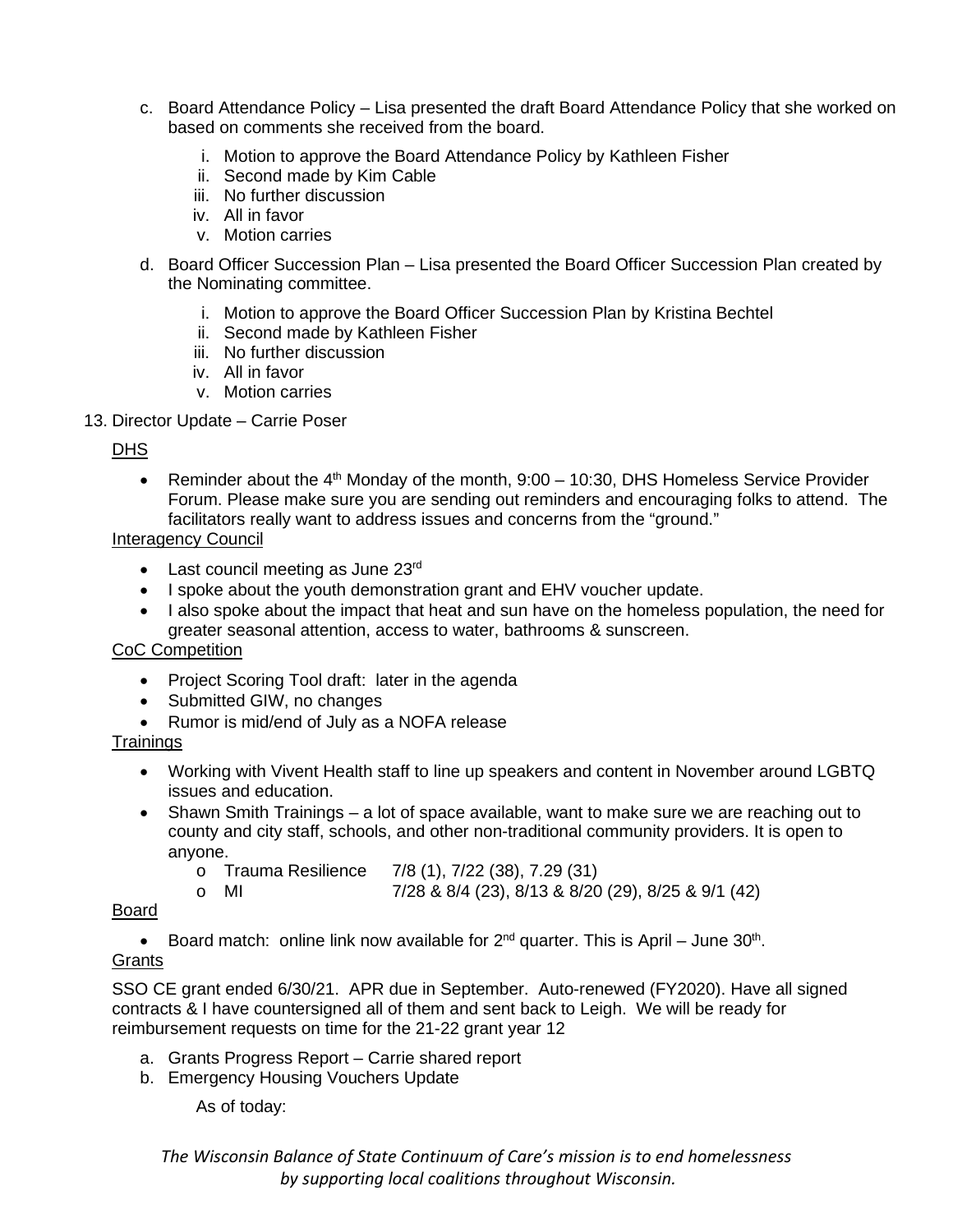- Signed & executed MOU with WHEDA (343) and Brown County PHA (35)
- Still negotiating with Portage PHA (15)
- Today, received info from Kenosha (24)
- Have not received any further information from Sauk (15)

Communication has been sent out to all CoC funded agencies & Brown county CoC funded agencies regarding WHEDA and Brown PHA process.

There is link for the SSO to list the referrals. It is secured and shared between the SSO staff, Ryan & myself only.

CoC Funded agencies should be using the move on assessment, completing the ROI and working on the PHA paperwork for clients ASAP.

c. Youth Homelessness Demonstration Program (YHDP) Update

Application deadline is July 27<sup>th</sup>.

We have hosted 3 webinars and had 3 different homework assignments.

At this point 20 of 21 coalitions wish to participate. Depending on who follows through on the homework assignments, the final application may cover less.

I have met with:

- ICA and Dane CoC (also applying) for a joint data request.
- DHS & the Child Abuse & Neglect Prevention Board director on collaboration efforts.

Leigh & I met with:

- DPI staff
- DCF staff including the independent living program, juvenile justice, RHY, and other youth services staff
- CW Solutions regarding their PATHS grant

Cheryl and I have meeting scheduled later this week to address the revamping of the Youth Action Board and Youth Provider Committee.

- 14. COC Project Scoring Tool Carrie Poser went over the proposed 2021 COC Project Scoring Tool. Only received comments from 9 directors.
	- a. Motion to approve the 2021 COC Project Scoring Tool pending email vote on Section 1(5) by

Kim Cable

- b. Second made by Kristina Bechtel
- c. No further discussion
- d. All in favor with David Eberbach abstained
- e. Motion carries
- 15. HAP Grant Results– Carrie Poser

\$175,000. Project funds: \$157,500. Received 24 applications (12 agencies) Funded: 8 projects (7 agencies)

| a. ADVOCAP FDL RRH       | 14,791 | 81.58% |     |
|--------------------------|--------|--------|-----|
| b. Couleecap PSH 1       | 25,000 | 92.11% |     |
| c. Couleecap PSH 2       | 25,000 | 85.05% |     |
| d. CWCAC RRH             | 25,000 | 89.47% |     |
| e. House of Hope RRH     | 3,568  | 78.42% | *di |
| f. LSS RRH               | 14.141 | 80.35% |     |
| g. Western Dairyland PSH | 25,000 | 88.25% |     |
|                          |        |        |     |

d not get all request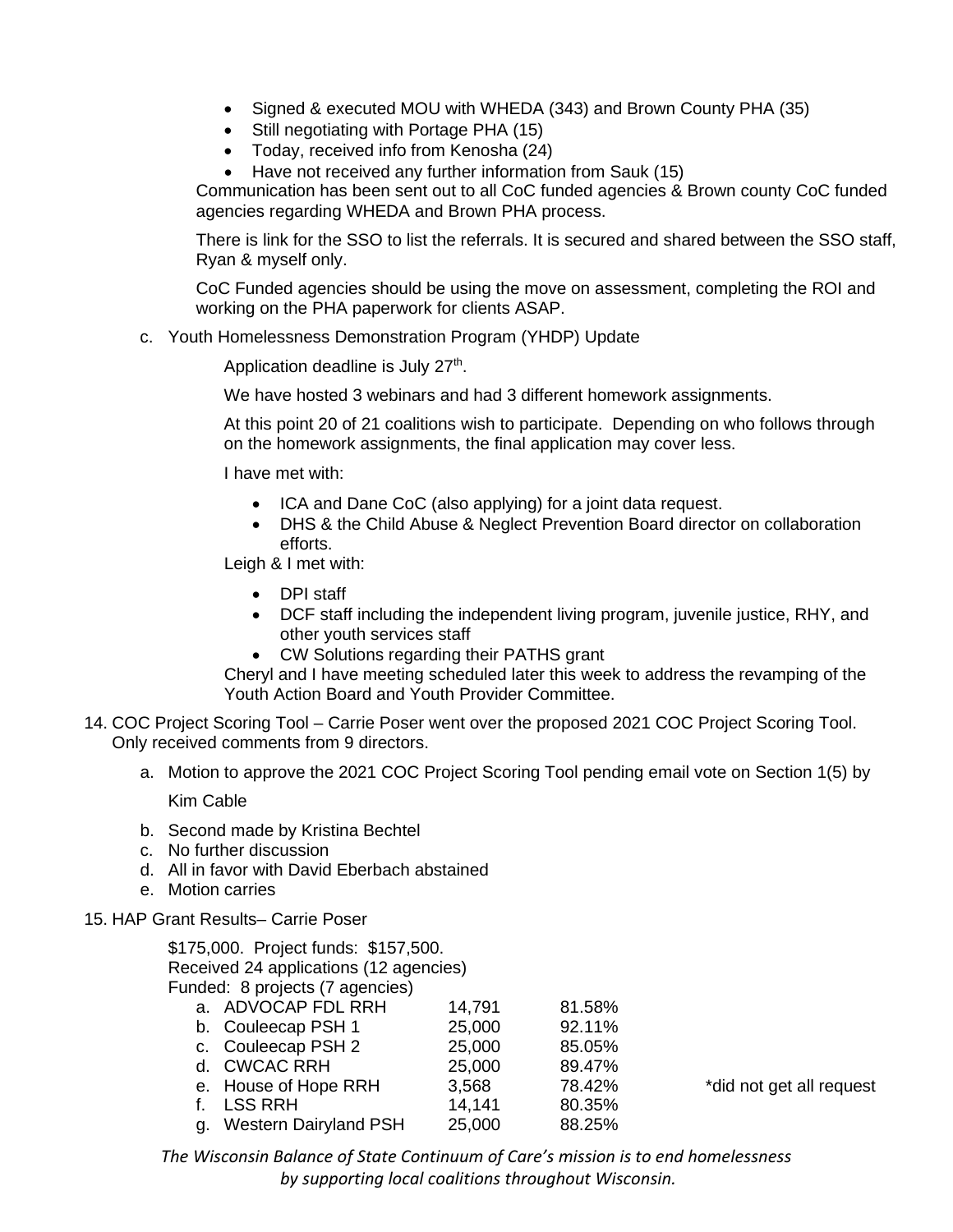| h. CACSCW TH                | 25,000 | 81.05% |
|-----------------------------|--------|--------|
| Next would have been 78.07% |        |        |

- 16. August Meeting Carrie Poser
	- a. On Thursday, August 12<sup>th</sup>, we will be hosting the University of Wisconsin-Madison Extension office staff's training "Encouraging Financial Conversations." This program is designed specifically for case managers, social works, and other frontline staff to help empower clients to achieve their financial goals and manage their money. Attendees will learn techniques and strategies to help their clients create a financial goals action plan, build and maintain good credit, pay off debts, develop a spending and savings plan, and protect themselves from fraud and identity theft. Attendees will also learn coaching strategies that capitalize on a client's strengths and resources in coming up with solutions.
		- i. The training will be from 9:00 am 3:30 pm and provided virtually.
		- ii. The training will not be recorded. Registration will be done through EVENTBRITE. **SAVE THE DATE! The link should be available soon.**
		- iii. Because the UW-Madison Extension staff will be customizing the training based on registration, the registration for this training will be early than in previous trainings. The deadline to register is **July 15, 2021.** After that, there will be an additional \$25 registration fee added.
		- iv. The cost for the training is \$25/person (plus the Eventbrite registration cost). If you wish to register 5 or more people at a time, please use EVENTBRITE and select CHECK option for a discounted price of \$20/person (plus the Eventbrite registration cost). I have attached the Training Flyer (EFC FLYER) & the agenda.
		- v. No later than August 1<sup>st</sup>, registrants will receive the GO TO WEBINAR link for the training. Each participant will need to register for go-to-webinar. This is separate from the EVENTBRITE process.
	- b. On **Friday, August 13th,** we will have the August quarterly Balance of State meeting conducted virtually. Registration & draft agenda are posted on website.
		- i. Added partner updates from: DHS, Child Abuse & Neglect Prevention Board, DEHCR staff, and Mike Basford
- 17. Public Policy Report Carrie Poser

## *FEDERAL*

As part of the National Alliance to End Homelessness Virtual Capitol Hill Day (June 16th), I had the opportunity to speak with staff from Senator Baldwin's office along with other Wisconsin advocates. I shared with her the same thing I shared at the Interagency Council meeting - the fundamental lack of space for people to live is reaching a tipping point. All the vouchers in the world do not create apartments. And without significant investment in places for people to live and a change in the rules that allow landlords to deny because the household is on assistance (has a voucher), homeless service providers can only do so much.

## *STATE*

Pending decision by Governor on budget

- 18. Committee Reports (Time permitting)
	- a. Discharge Planning Jessica reported making progress on the discharge planning tool and think developing a policy on using a discharge planning tool; will something for the board in August for discussion at an upcoming quarterly meeting.
- 19. No other business reported